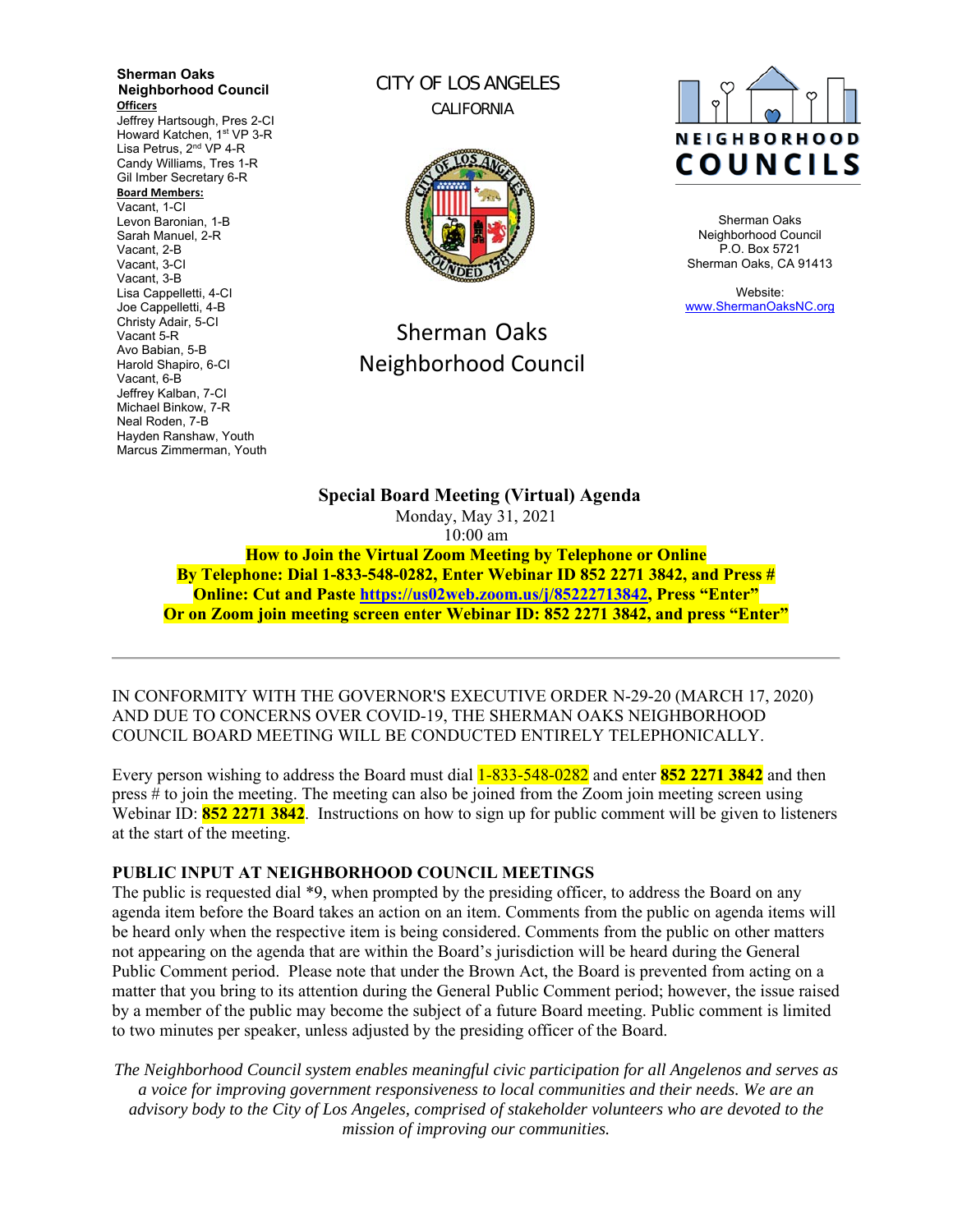Sherman Oaks Neighborhood Council Special Board Meeting Agenda, Saturday, May 31, 10:00 pm Page 2

## **1. Welcome, Call to Order, and Roll Call**

- a. Welcome and Call to Order by Presiding Officer
- b. Roll Call

# **2. President's Report**

## **3. Motions – Action Items, Vote Required**

- a. A motion to approve a contribution of \$1000 to LA Family House to support LA Family House's outreach efforts and support of community members affected by and during the declared COVID-19 pandemic emergency. This expenditure is consistent with the NC fund Program Policy 5.0 – Expenditures of NC Funds in a Declared Emergency
- b. A motion to approve a contribution of up to \$3,000 to the North Hollywood Interfaith Food Pantry to address food insecurity in the San Fernando Valley during the declared COVID-19 pandemic emergency. This expenditure is consistent with the NC Funding Program Policy 5.0 – Expenditures of NC Funds in a Declared Emergency.
- c. A motion to approve the expenditure of up to \$700.00 for the purchase of a perpetual license for Hauptwerk software to be used for outreach events.
- d. A motion to approve the expenditure of up to \$700.00 for the renewal of the Constant Contact subscription used for the SONC newsletter and other outreach efforts

## **4. Public Comment**

Comments by the public on non-agenda items within SONC's jurisdiction.

**5. Announcements by SONC Board members** 

## **6. Adjournment**